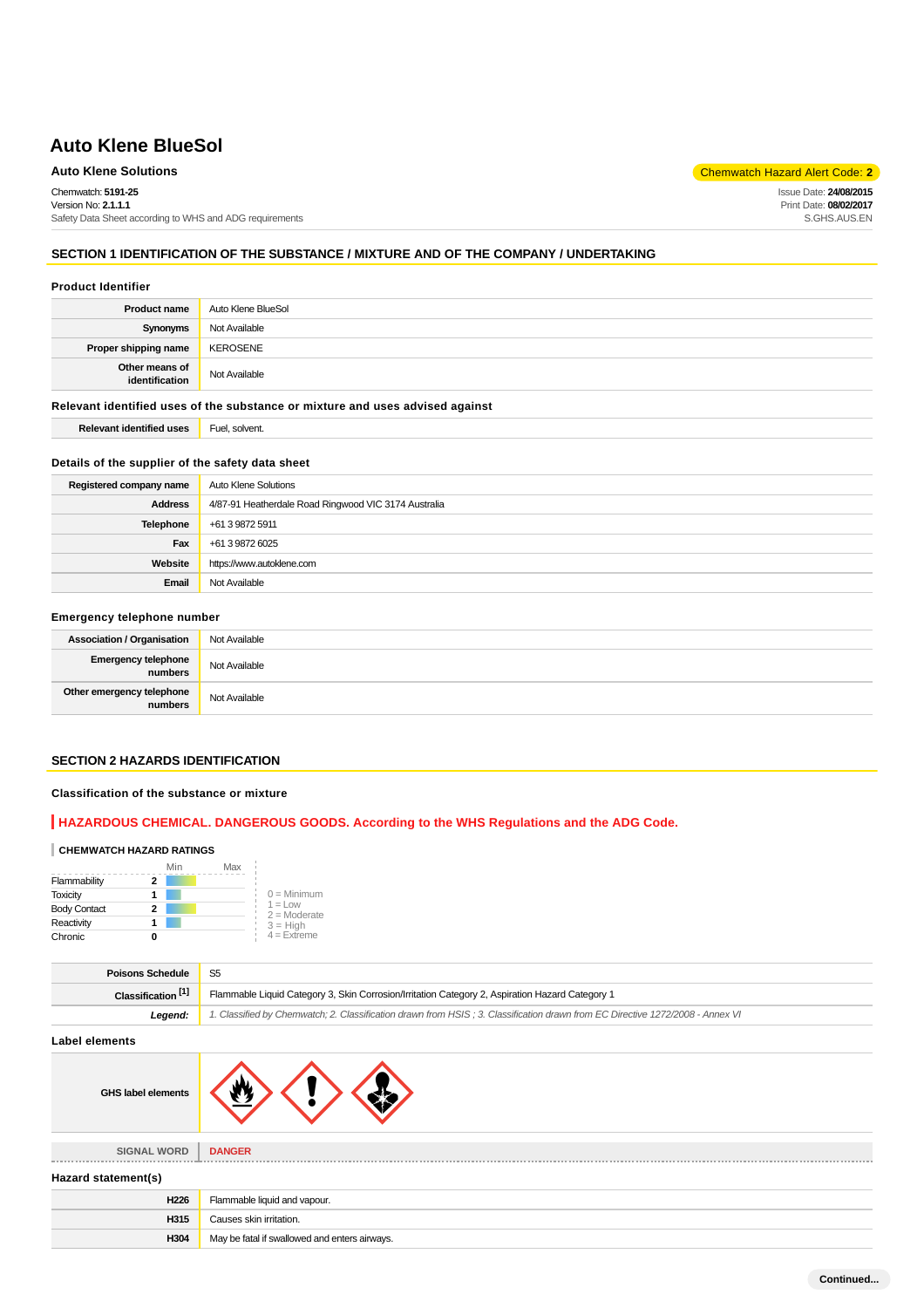## **Precautionary statement(s) Prevention**

| P210             | Keep away from heat/sparks/open flames/hot surfaces. - No smoking.                |
|------------------|-----------------------------------------------------------------------------------|
| P233             | Keep container tightly closed.                                                    |
| P <sub>240</sub> | Ground/bond container and receiving equipment.                                    |
| P <sub>241</sub> | Use explosion-proof electrical/ventilating/lighting/intrinsically safe equipment. |
| P <sub>242</sub> | Use only non-sparking tools.                                                      |
| P <sub>243</sub> | Take precautionary measures against static discharge.                             |
| P <sub>280</sub> | Wear protective gloves/protective clothing/eye protection/face protection.        |

## **Precautionary statement(s) Response**

| P301+P310      | IF SWALLOWED: Immediately call a POISON CENTER or doctor/physician.                                        |  |
|----------------|------------------------------------------------------------------------------------------------------------|--|
| P331           | Do NOT induce vomiting.                                                                                    |  |
| P362           | Take off contaminated clothing and wash before reuse.                                                      |  |
| P370+P378      | In case of fire: Use alcohol resistant foam or normal protein foam for extinction.                         |  |
| P302+P352      | IF ON SKIN: Wash with plenty of soap and water.                                                            |  |
| P303+P361+P353 | IF ON SKIN (or hair): Remove/Take off immediately all contaminated clothing. Rinse skin with water/shower. |  |
| P332+P313      | If skin irritation occurs: Get medical advice/attention.                                                   |  |
|                |                                                                                                            |  |

#### **Precautionary statement(s) Storage**

| P403+P235 | Store in a well-ventilated place. Keep cool. |
|-----------|----------------------------------------------|
| P405      | Store locked up.                             |
|           |                                              |

## **Precautionary statement(s) Disposal**

**P501** Dispose of contents/container in accordance with local regulations.

# **SECTION 3 COMPOSITION / INFORMATION ON INGREDIENTS**

#### **Substances**

See section below for composition of Mixtures

## **Mixtures**

| <b>CAS No</b> | %[weight] | Name                                                                      |
|---------------|-----------|---------------------------------------------------------------------------|
| Not Available | >60       | hydrocarbon solvent, as                                                   |
| 8008-20-6     |           | kerosene                                                                  |
| Not Available | $0 - 10$  | antioxidants, metal deactivator, static dissipators, corrosion inhibitors |

# **SECTION 4 FIRST AID MEASURES**

## **Description of first aid measures**

| <b>Eye Contact</b>  | If this product comes in contact with the eyes:<br>• Wash out immediately with fresh running water.<br>Ensure complete irrigation of the eye by keeping eyelids apart and away from eye and moving the eyelids by occasionally lifting the upper and lower lids.<br>► Seek medical attention without delay; if pain persists or recurs seek medical attention.<br>Removal of contact lenses after an eye injury should only be undertaken by skilled personnel.                                                                                                                                                                                                                                          |
|---------------------|----------------------------------------------------------------------------------------------------------------------------------------------------------------------------------------------------------------------------------------------------------------------------------------------------------------------------------------------------------------------------------------------------------------------------------------------------------------------------------------------------------------------------------------------------------------------------------------------------------------------------------------------------------------------------------------------------------|
| <b>Skin Contact</b> | If skin contact occurs:<br>Inmediately remove all contaminated clothing, including footwear.<br>Flush skin and hair with running water (and soap if available).<br>▶ Seek medical attention in event of irritation.                                                                                                                                                                                                                                                                                                                                                                                                                                                                                      |
| Inhalation          | If fumes or combustion products are inhaled remove from contaminated area.<br>Lay patient down. Keep warm and rested.<br>▶ Prostheses such as false teeth, which may block airway, should be removed, where possible, prior to initiating first aid procedures.<br>▶ Apply artificial respiration if not breathing, preferably with a demand valve resuscitator, bag-valve mask device, or pocket mask as trained. Perform CPR if<br>necessary.<br>Transport to hospital, or doctor.                                                                                                                                                                                                                     |
| Ingestion           | If swallowed do <b>NOT</b> induce vomiting.<br>If vomiting occurs, lean patient forward or place on left side (head-down position, if possible) to maintain open airway and prevent aspiration.<br>Observe the patient carefully.<br>► Never give liquid to a person showing signs of being sleepy or with reduced awareness; i.e. becoming unconscious.<br>Give water to rinse out mouth, then provide liquid slowly and as much as casualty can comfortably drink.<br>Seek medical advice.<br>Avoid giving milk or oils.<br>Avoid giving alcohol.<br>If spontaneous vomiting appears imminent or occurs, hold patient's head down, lower than their hips to help avoid possible aspiration of vomitus. |

#### **Indication of any immediate medical attention and special treatment needed**

For acute or short term repeated exposures to petroleum distillates or related hydrocarbons:

- Primary threat to life, from pure petroleum distillate ingestion and/or inhalation, is respiratory failure.
- Patients should be quickly evaluated for signs of respiratory distress (e.g. cyanosis, tachypnoea, intercostal retraction, obtundation) and given oxygen. Patients with inadequate tidal volumes or poor arterial blood gases (pO2 50 mm Hg) should be intubated.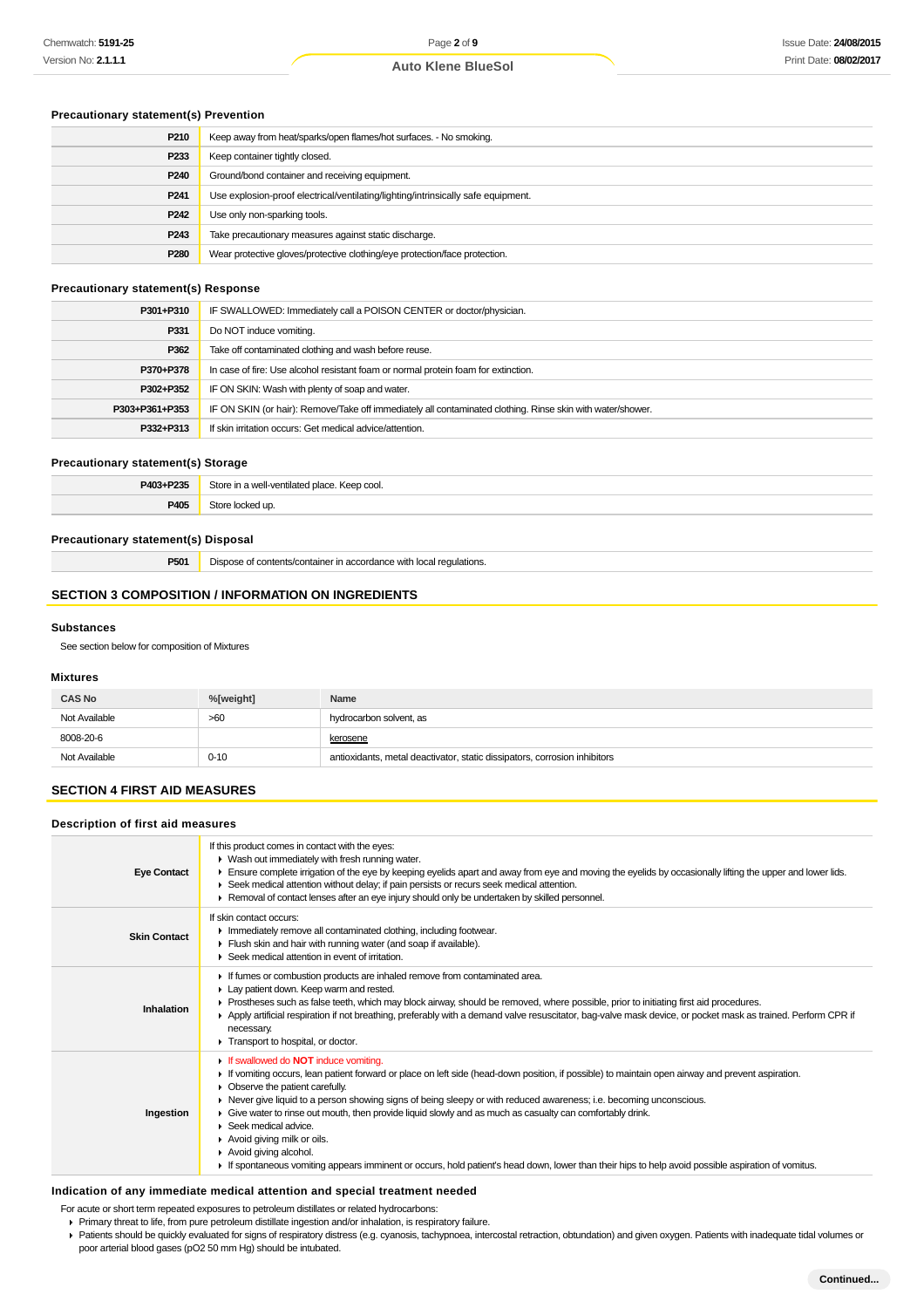- ▶ Arrhythmias complicate some hydrocarbon ingestion and/or inhalation and electrocardiographic evidence of myocardial injury has been reported; intravenous lines and cardiac monitors should be established in obviously symptomatic patients. The lungs excrete inhaled solvents, so that hyperventilation improves clearance.
- A chest x-ray should be taken immediately after stabilisation of breathing and circulation to document aspiration and detect the presence of pneumothorax.
- Epinephrine (adrenalin) is not recommended for treatment of bronchospasm because of potential myocardial sensitisation to catecholamines. Inhaled cardioselective bronchodilators (e.g. Alupent, Salbutamol) are the preferred agents, with aminophylline a second choice.
- Lavage is indicated in patients who require decontamination; ensure use of cuffed endotracheal tube in adult patients. [Ellenhorn and Barceloux: Medical Toxicology]

Any material aspirated during vomiting may produce lung injury. Therefore emesis should not be induced mechanically or pharmacologically. Mechanical means should be used if it is considered necessary to evacuate the stomach contents; these include gastric lavage after endotracheal intubation. If spontaneous vomiting has occurred after ingestion, the patient should be monitored for difficult breathing, as adverse effects of aspiration into the lungs may be delayed up to 48 hours.

### **SECTION 5 FIREFIGHTING MEASURES**

#### **Extinguishing media**

- Foam.
- Dry chemical powder. BCF (where regulations permit).
- Carbon dioxide.
- Water spray or fog Large fires only.

#### **Special hazards arising from the substrate or mixture**

| Fire Incompatibility | ► Avoid contamination with oxidising agents i.e. nitrates, oxidising acids, chlorine bleaches, pool chlorine etc. as ignition may result |
|----------------------|------------------------------------------------------------------------------------------------------------------------------------------|
|                      |                                                                                                                                          |

| <b>Advice for firefighters</b> |                                                                                                                                                                                                                                                                                                                                                                                                                                                                                                                                                                       |
|--------------------------------|-----------------------------------------------------------------------------------------------------------------------------------------------------------------------------------------------------------------------------------------------------------------------------------------------------------------------------------------------------------------------------------------------------------------------------------------------------------------------------------------------------------------------------------------------------------------------|
| <b>Fire Fighting</b>           | Alert Fire Brigade and tell them location and nature of hazard.<br>• May be violently or explosively reactive.<br>▶ Wear breathing apparatus plus protective gloves.<br>► Prevent, by any means available, spillage from entering drains or water course.<br>If safe, switch off electrical equipment until vapour fire hazard removed.<br>• Use water delivered as a fine spray to control fire and cool adjacent area.<br>Avoid spraying water onto liquid pools.                                                                                                   |
| <b>Fire/Explosion Hazard</b>   | Liquid and vapour are flammable.<br>• Moderate fire hazard when exposed to heat or flame.<br>• Vapour forms an explosive mixture with air.<br>• Moderate explosion hazard when exposed to heat or flame.<br>▶ Vapour may travel a considerable distance to source of ignition.<br>► Heating may cause expansion or decomposition leading to violent rupture of containers.<br>• On combustion, may emit toxic fumes of carbon monoxide (CO).<br>Combustion products include:<br>carbon dioxide (CO2)<br>other pyrolysis products typical of burning organic material. |
| <b>HAZCHEM</b>                 | 3Y                                                                                                                                                                                                                                                                                                                                                                                                                                                                                                                                                                    |

#### **SECTION 6 ACCIDENTAL RELEASE MEASURES**

**Personal precautions, protective equipment and emergency procedures**

See section 8

#### **Environmental precautions**

See section 12

#### **Methods and material for containment and cleaning up**

| <b>Minor Spills</b> | Remove all ignition sources.<br>$\triangleright$ Clean up all spills immediately.<br>Avoid breathing vapours and contact with skin and eyes.<br>$\triangleright$ Control personal contact with the substance, by using protective equipment.<br>• Contain and absorb small quantities with vermiculite or other absorbent material.<br>$\triangleright$ Wipe up.<br>Collect residues in a flammable waste container.      |
|---------------------|---------------------------------------------------------------------------------------------------------------------------------------------------------------------------------------------------------------------------------------------------------------------------------------------------------------------------------------------------------------------------------------------------------------------------|
| <b>Major Spills</b> | $\triangleright$ Clear area of personnel and move upwind.<br>Alert Fire Brigade and tell them location and nature of hazard.<br>• May be violently or explosively reactive.<br>▶ Wear breathing apparatus plus protective gloves.<br>• Prevent, by any means available, spillage from entering drains or water course.<br>• Consider evacuation (or protect in place).<br>• No smoking, naked lights or ignition sources. |

Personal Protective Equipment advice is contained in Section 8 of the SDS.

## **SECTION 7 HANDLING AND STORAGE**

### **Precautions for safe handling**

**Safe handling**

The conductivity of this material may make it a static accumulator., A liquid is typically considered nonconductive if its conductivity is below 100 pS/m and is considered semi-conductive if its conductivity is below 10 000 pS/m., Whether a liquid is nonconductive or semi-conductive, the precautions are the same., A number of factors, for example liquid temperature, presence of contaminants, and anti-static additives can greatly influence the conductivity of a liquid.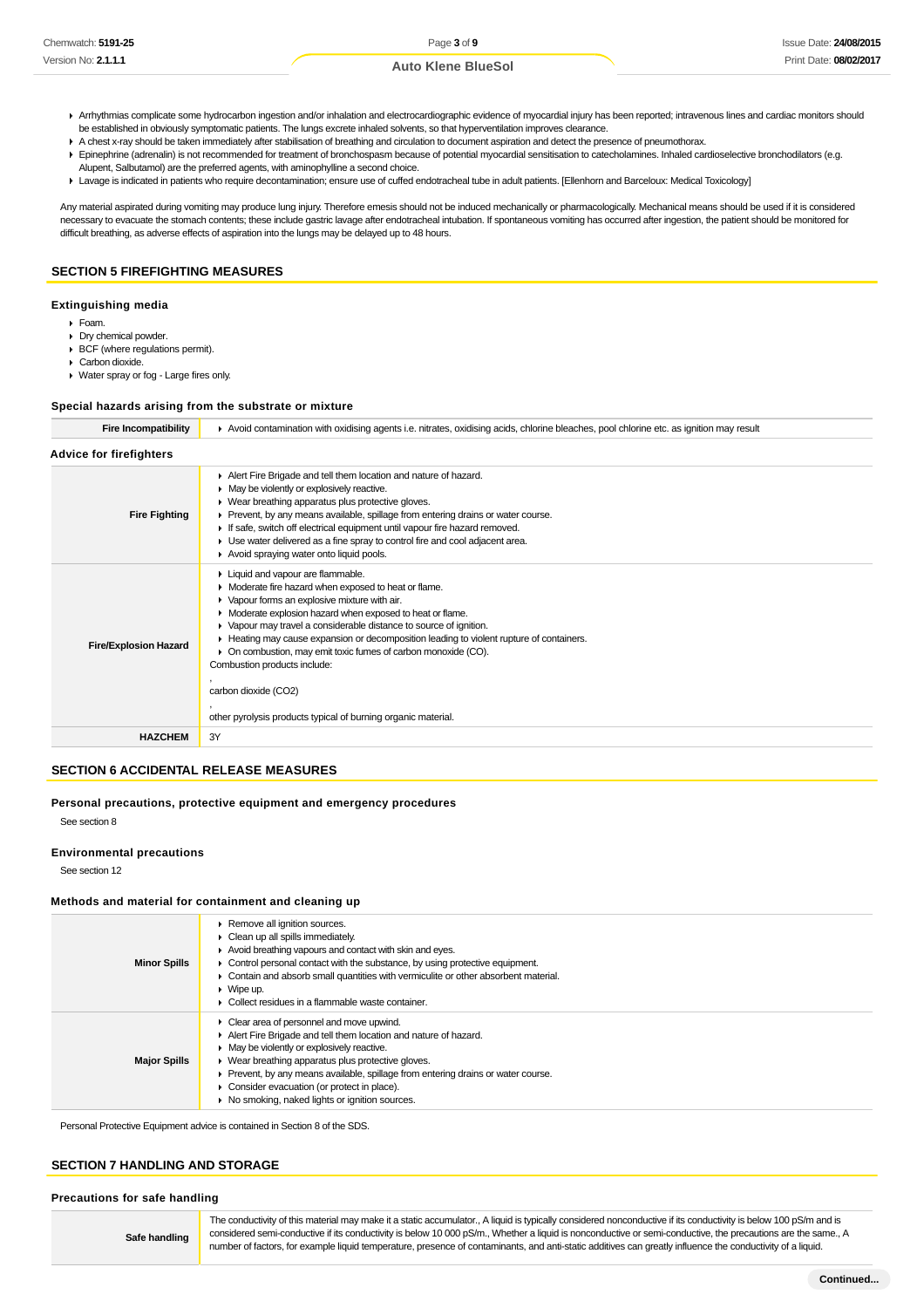|                    | Even with proper grounding and bonding, this material can still accumulate an electrostatic charge. If sufficient charge is allowed to accumulate, electrostatic<br>discharge and ignition of flammable air-vapour mixtures can occur.<br>• Containers, even those that have been emptied, may contain explosive vapours.<br>Do NOT cut, drill, grind, weld or perform similar operations on or near containers.<br>DO NOT allow clothing wet with material to stay in contact with skin<br>Avoid all personal contact, including inhalation.<br>• Wear protective clothing when risk of overexposure occurs.<br>▶ Use in a well-ventilated area.<br>▶ Prevent concentration in hollows and sumps.<br>DO NOT enter confined spaces until atmosphere has been checked.<br>Avoid smoking, naked lights or ignition sources.<br>Avoid generation of static electricity.                                                                                     |
|--------------------|----------------------------------------------------------------------------------------------------------------------------------------------------------------------------------------------------------------------------------------------------------------------------------------------------------------------------------------------------------------------------------------------------------------------------------------------------------------------------------------------------------------------------------------------------------------------------------------------------------------------------------------------------------------------------------------------------------------------------------------------------------------------------------------------------------------------------------------------------------------------------------------------------------------------------------------------------------|
| Other information  | Store in original containers in approved flammable liquid storage area.<br>Store away from incompatible materials in a cool, dry, well-ventilated area.<br>• DO NOT store in pits, depressions, basements or areas where vapours may be trapped.<br>• No smoking, naked lights, heat or ignition sources.<br>> Storage areas should be clearly identified, well illuminated, clear of obstruction and accessible only to trained and authorised personnel - adequate security<br>must be provided so that unauthorised personnel do not have access.<br>▶ Store according to applicable regulations for flammable materials for storage tanks, containers, piping, buildings, rooms, cabinets, allowable quantities and<br>minimum storage distances.<br>• Use non-sparking ventilation systems, approved explosion proof equipment and intrinsically safe electrical systems.                                                                           |
|                    | Conditions for safe storage, including any incompatibilities                                                                                                                                                                                                                                                                                                                                                                                                                                                                                                                                                                                                                                                                                                                                                                                                                                                                                             |
| Suitable container | ▶ Packing as supplied by manufacturer.<br>Plastic containers may only be used if approved for flammable liquid.<br>• Check that containers are clearly labelled and free from leaks.<br>For low viscosity materials (i): Drums and jerry cans must be of the non-removable head type. (ii): Where a can is to be used as an inner package, the can<br>must have a screwed enclosure.<br>For materials with a viscosity of at least 2680 cSt. (23 deg. C)<br>For manufactured product having a viscosity of at least 250 cSt. (23 deg. C)<br>• Manufactured product that requires stirring before use and having a viscosity of at least 20 cSt (25 deg. C): (i) Removable head packaging; (ii) Cans with<br>friction closures and (iii) low pressure tubes and cartridges may be used.<br>> Where combination packages are used, and the inner packages are of glass, there must be sufficient inert cushioning material in contact with inner and outer |

packages In addition, where inner packagings are glass and contain liquids of packing group I there must be sufficient inert absorbent to absorb any spillage, unless

the outer packaging is a close fitting moulded plastic box and the substances are not incompatible with the plastic. **Storage incompatibility Avoid reaction with oxidising agents** 

## **SECTION 8 EXPOSURE CONTROLS / PERSONAL PROTECTION**

#### **Control parameters**

## **OCCUPATIONAL EXPOSURE LIMITS (OEL)**

#### **INGREDIENT DATA**

| Source                                                                          | Ingredient           | <b>Material name</b>      |               | <b>TWA</b>          | <b>STEL</b>         | Peak          |               | <b>Notes</b>  |
|---------------------------------------------------------------------------------|----------------------|---------------------------|---------------|---------------------|---------------------|---------------|---------------|---------------|
| Australia Exposure Standards                                                    | kerosene             | Oil mist, refined mineral |               | $5 \,\mathrm{mg/m}$ | Not Available       | Not Available |               | Not Available |
| <b>EMERGENCY LIMITS</b>                                                         |                      |                           |               |                     |                     |               |               |               |
| Ingredient                                                                      | <b>Material name</b> |                           | TEEL-1        |                     | TEEL-2              |               | TEEL-3        |               |
| Auto Klene BlueSol                                                              | Not Available        |                           | Not Available |                     | Not Available       |               | Not Available |               |
|                                                                                 |                      |                           |               |                     |                     |               |               |               |
| Ingredient                                                                      | <b>Original IDLH</b> |                           |               |                     | <b>Revised IDLH</b> |               |               |               |
| hydrocarbon solvent, as                                                         | Not Available        |                           |               |                     | Not Available       |               |               |               |
| kerosene                                                                        | Not Available        |                           |               |                     | Not Available       |               |               |               |
| antioxidants, metal deactivator,<br>static dissipators, corrosion<br>inhibitors | Not Available        |                           |               |                     | Not Available       |               |               |               |

#### **Exposure controls**

| Appropriate engineering<br>controls | Engineering controls are used to remove a hazard or place a barrier between the worker and the hazard. Well-designed engineering controls can be highly<br>effective in protecting workers and will typically be independent of worker interactions to provide this high level of protection.<br>The basic types of engineering controls are:<br>Process controls which involve changing the way a job activity or process is done to reduce the risk.<br>Enclosure and/or isolation of emission source which keeps a selected hazard "physically" away from the worker and ventilation that strategically "adds" and<br>"removes" air in the work environment. Ventilation can remove or dilute an air contaminant if designed properly. The design of a ventilation system must match<br>the particular process and chemical or contaminant in use.<br>Employers may need to use multiple types of controls to prevent employee overexposure. |
|-------------------------------------|-------------------------------------------------------------------------------------------------------------------------------------------------------------------------------------------------------------------------------------------------------------------------------------------------------------------------------------------------------------------------------------------------------------------------------------------------------------------------------------------------------------------------------------------------------------------------------------------------------------------------------------------------------------------------------------------------------------------------------------------------------------------------------------------------------------------------------------------------------------------------------------------------------------------------------------------------|
| <b>Personal protection</b>          | <b>FILST</b>                                                                                                                                                                                                                                                                                                                                                                                                                                                                                                                                                                                                                                                                                                                                                                                                                                                                                                                                    |
| Eye and face protection             | Safety glasses with side shields.<br>Chemical goggles.<br>► Contact lenses may pose a special hazard; soft contact lenses may absorb and concentrate irritants. A written policy document, describing the wearing of<br>lenses or restrictions on use, should be created for each workplace or task. This should include a review of lens absorption and adsorption for the class of<br>chemicals in use and an account of injury experience. Medical and first-aid personnel should be trained in their removal and suitable equipment should be<br>readily available. In the event of chemical exposure, begin eye irrigation immediately and remove contact lens as soon as practicable.                                                                                                                                                                                                                                                     |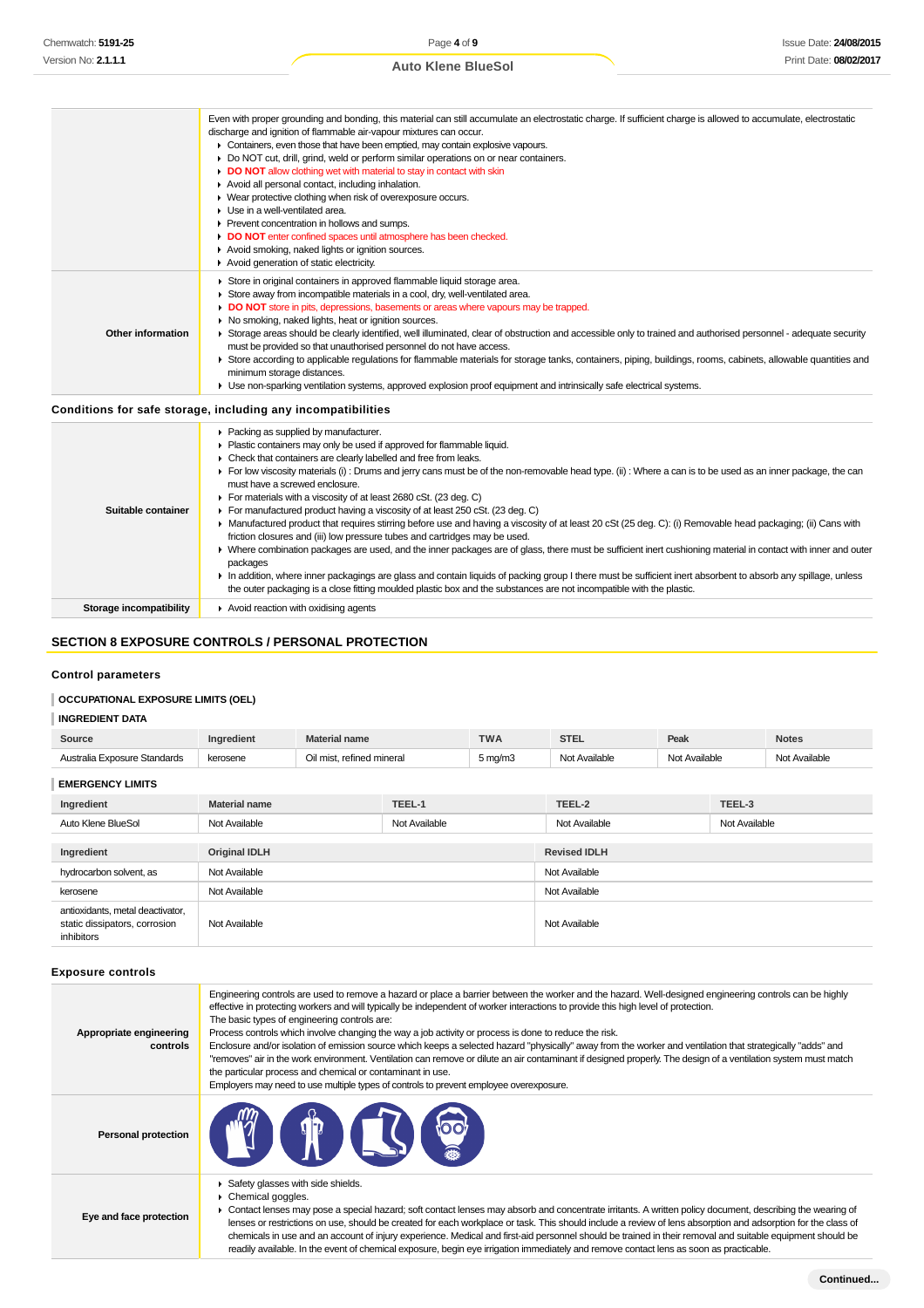| <b>Skin protection</b> | See Hand protection below                                                                                                                                                                                                                                                                                                                                                                                                                                                                                                                                                                                                                                                                                                                                                                                                                                                                                                                                                                                                                                                                                                     |
|------------------------|-------------------------------------------------------------------------------------------------------------------------------------------------------------------------------------------------------------------------------------------------------------------------------------------------------------------------------------------------------------------------------------------------------------------------------------------------------------------------------------------------------------------------------------------------------------------------------------------------------------------------------------------------------------------------------------------------------------------------------------------------------------------------------------------------------------------------------------------------------------------------------------------------------------------------------------------------------------------------------------------------------------------------------------------------------------------------------------------------------------------------------|
| Hands/feet protection  | ▶ Wear chemical protective gloves, e.g. PVC.<br>▶ Wear safety footwear or safety gumboots, e.g. Rubber<br>The selection of suitable gloves does not only depend on the material, but also on further marks of quality which vary from manufacturer to manufacturer. Where<br>the chemical is a preparation of several substances, the resistance of the glove material can not be calculated in advance and has therefore to be checked prior<br>to the application.<br>The exact break through time for substances has to be obtained from the manufacturer of the protective gloves and has to be observed when making a final<br>choice.<br>Personal hygiene is a key element of effective hand care. Gloves must only be worn on clean hands. After using gloves, hands should be washed and dried<br>thoroughly. Application of a non-perfumed moisturizer is recommended.                                                                                                                                                                                                                                               |
| <b>Body protection</b> | See Other protection below                                                                                                                                                                                                                                                                                                                                                                                                                                                                                                                                                                                                                                                                                                                                                                                                                                                                                                                                                                                                                                                                                                    |
| Other protection       | $\triangleright$ Overalls.<br>PVC Apron.<br>▶ PVC protective suit may be required if exposure severe.<br>Eyewash unit.<br>Ensure there is ready access to a safety shower.<br>Some plastic personal protective equipment (PPE) (e.g. gloves, aprons, overshoes) are not recommended as they may produce static<br>electricity.<br>For large scale or continuous use wear tight-weave non-static clothing (no metallic fasteners, cuffs or pockets).<br>Non sparking safety or conductive footwear should be considered. Conductive footwear describes a boot or shoe with a sole made from a<br>conductive compound chemically bound to the bottom components, for permanent control to electrically ground the foot an shall dissipate static<br>electricity from the body to reduce the possibility of ignition of volatile compounds. Electrical resistance must range between 0 to 500,000 ohms.<br>Conductive shoes should be stored in lockers close to the room in which they are worn. Personnel who have been issued conductive footwear should<br>not wear them from their place of work to their homes and return. |
| <b>Thermal hazards</b> | Not Available                                                                                                                                                                                                                                                                                                                                                                                                                                                                                                                                                                                                                                                                                                                                                                                                                                                                                                                                                                                                                                                                                                                 |

#### **Respiratory protection**

Type A Filter of sufficient capacity. (AS/NZS 1716 & 1715, EN 143:2000 & 149:2001, ANSI Z88 or national equivalent)

Where the concentration of gas/particulates in the breathing zone, approaches or exceeds the "Exposure Standard" (or ES), respiratory protection is required. Degree of protection varies with both face-piece and Class of filter; the nature of protection varies with Type of filter.

| <b>Required Minimum Protection Factor</b> | <b>Half-Face Respirator</b> | <b>Full-Face Respirator</b> | <b>Powered Air Respirator</b> |
|-------------------------------------------|-----------------------------|-----------------------------|-------------------------------|
| up to $10 \times ES$                      | A-AUS                       |                             | A-PAPR-AUS / Class 1          |
| up to $50 \times ES$                      |                             | A-AUS / Class 1             |                               |
| up to $100 \times ES$                     |                             | $A-2$                       | A-PAPR-2 ^                    |

^ - Full-face

A(All classes) = Organic vapours, B AUS or B1 = Acid gasses, B2 = Acid gas or hydrogen cyanide(HCN), B3 = Acid gas or hydrogen cyanide(HCN), E = Sulfur dioxide(SO2), G = Agricultural chemicals, K = Ammonia(NH3), Hg = Mercury, NO = Oxides of nitrogen, MB = Methyl bromide, AX = Low boiling point organic compounds(below 65 degC)

Cartridge respirators should never be used for emergency ingress or in areas of unknown vapour concentrations or oxygen content. The wearer must be warned to leave the contaminated area immediately on detecting any odours through the respirator. The odour may indicate that the mask is not functioning properly, that the vapour concentration is too high, or that the mask is not properly fitted. Because of these limitations, only restricted use of cartridge respirators is considered appropriate.

### **SECTION 9 PHYSICAL AND CHEMICAL PROPERTIES**

#### **Information on basic physical and chemical properties**

| Appearance                                      | Blue liquid with a pronounced petroleum odour; does not mix with water. |                                                   |                |  |  |
|-------------------------------------------------|-------------------------------------------------------------------------|---------------------------------------------------|----------------|--|--|
|                                                 |                                                                         |                                                   |                |  |  |
| <b>Physical state</b>                           | Liquid                                                                  | Relative density (Water = 1)                      | 0.79           |  |  |
| Odour                                           | Not Available                                                           | <b>Partition coefficient</b><br>n-octanol / water | Not Available  |  |  |
| <b>Odour threshold</b>                          | Not Available                                                           | Auto-ignition temperature<br>$(^{\circ}C)$        | 227            |  |  |
| pH (as supplied)                                | Not Applicable                                                          | Decomposition<br>temperature                      | Not Available  |  |  |
| Melting point / freezing<br>point (°C)          | $-54$                                                                   | Viscosity (cSt)                                   | Not Available  |  |  |
| Initial boiling point and<br>boiling range (°C) | $163 - 204$                                                             | Molecular weight (g/mol)                          | Not Applicable |  |  |
| Flash point (°C)                                | 47                                                                      | <b>Taste</b>                                      | Not Available  |  |  |
| <b>Evaporation rate</b>                         | Not Available                                                           | <b>Explosive properties</b>                       | Not Available  |  |  |
| Flammability                                    | Flammable.                                                              | <b>Oxidising properties</b>                       | Not Available  |  |  |
| <b>Upper Explosive Limit (%)</b>                | 6                                                                       | Surface Tension (dyn/cm or<br>$mN/m$ )            | Not Available  |  |  |
| Lower Explosive Limit (%)                       | 1.1                                                                     | <b>Volatile Component (%vol)</b>                  | Not Available  |  |  |
| Vapour pressure (kPa)                           | <0.2 @ 20 degC                                                          | Gas group                                         | Not Available  |  |  |
| Solubility in water (g/L)                       | Immiscible                                                              | pH as a solution (1%)                             | Not Applicable |  |  |
| Vapour density (Air = 1)                        | Not Available                                                           | VOC g/L                                           | Not Available  |  |  |

#### **SECTION 10 STABILITY AND REACTIVITY**

**Reactivity** See section 7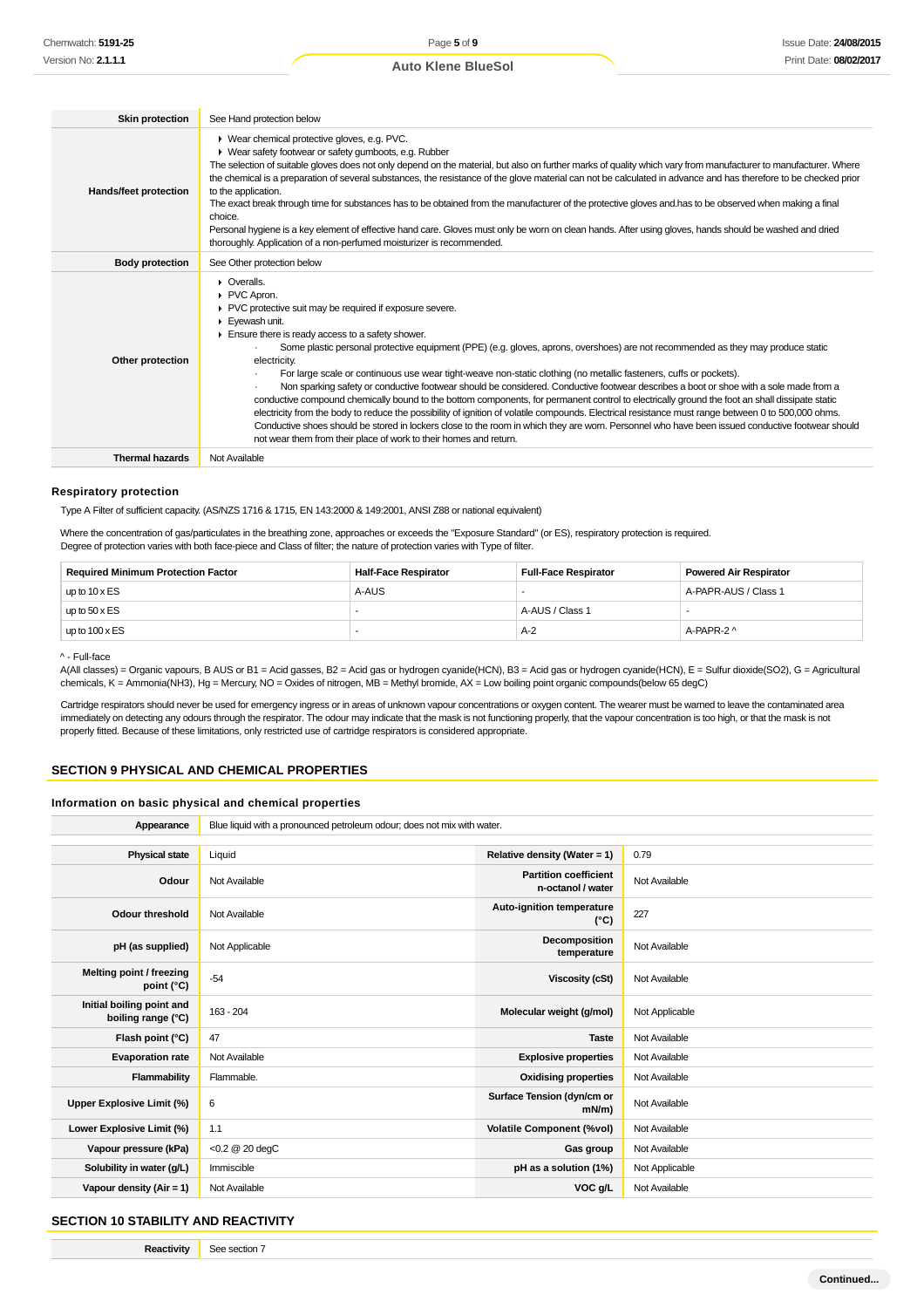| <b>Chemical stability</b>                  | • Unstable in the presence of incompatible materials.<br>▶ Product is considered stable.<br>Hazardous polymerisation will not occur. |
|--------------------------------------------|--------------------------------------------------------------------------------------------------------------------------------------|
| Possibility of hazardous<br>reactions      | See section 7                                                                                                                        |
| <b>Conditions to avoid</b>                 | See section 7                                                                                                                        |
| Incompatible materials                     | See section 7                                                                                                                        |
| <b>Hazardous decomposition</b><br>products | See section 5                                                                                                                        |

## **SECTION 11 TOXICOLOGICAL INFORMATION**

## **Information on toxicological effects**

| Inhaled<br>Ingestion             | Inhalation of vapours may cause drowsiness and dizziness. This may be accompanied by sleepiness, reduced alertness, loss of reflexes, lack of co-ordination,<br>and vertigo.<br>Inhalation of aerosols (mists, fumes), generated by the material during the course of normal handling, may be damaging to the health of the individual.<br>There is some evidence to suggest that the material can cause respiratory irritation in some persons. The body's response to such irritation can cause further<br>lung damage.<br>Inhalation of high concentrations of gas/vapour causes lung irritation with coughing and nausea, central nervous depression with headache and dizziness,<br>slowing of reflexes, fatigue and inco-ordination.<br>Central nervous system (CNS) depression may include general discomfort, symptoms of giddiness, headache, dizziness, nausea, anaesthetic effects, slowed<br>reaction time, slurred speech and may progress to unconsciousness. Serious poisonings may result in respiratory depression and may be fatal.<br>Swallowing of the liquid may cause aspiration into the lungs with the risk of chemical pneumonitis; serious consequences may result. (ICSC13733)<br>Accidental ingestion of the material may be damaging to the health of the individual.<br>This material can cause inflammation of the skin on contact in some persons.                                                                                                                                                                                                                                                                                                                                                                                                                                                                                                                                                                                                                                                                                                                                                                                                                                                                                                                                                                                                                                                                                                                                                                                                                                                                                                                                                                                                                                                                                                                                                                                                                                                                                                                                                                                                                                                                                                                                                                                                                               |                       |                                                                                                                                                                    |  |  |
|----------------------------------|------------------------------------------------------------------------------------------------------------------------------------------------------------------------------------------------------------------------------------------------------------------------------------------------------------------------------------------------------------------------------------------------------------------------------------------------------------------------------------------------------------------------------------------------------------------------------------------------------------------------------------------------------------------------------------------------------------------------------------------------------------------------------------------------------------------------------------------------------------------------------------------------------------------------------------------------------------------------------------------------------------------------------------------------------------------------------------------------------------------------------------------------------------------------------------------------------------------------------------------------------------------------------------------------------------------------------------------------------------------------------------------------------------------------------------------------------------------------------------------------------------------------------------------------------------------------------------------------------------------------------------------------------------------------------------------------------------------------------------------------------------------------------------------------------------------------------------------------------------------------------------------------------------------------------------------------------------------------------------------------------------------------------------------------------------------------------------------------------------------------------------------------------------------------------------------------------------------------------------------------------------------------------------------------------------------------------------------------------------------------------------------------------------------------------------------------------------------------------------------------------------------------------------------------------------------------------------------------------------------------------------------------------------------------------------------------------------------------------------------------------------------------------------------------------------------------------------------------------------------------------------------------------------------------------------------------------------------------------------------------------------------------------------------------------------------------------------------------------------------------------------------------------------------------------------------------------------------------------------------------------------------------------------------------------------------------------------------------------------------------------------------------------------------|-----------------------|--------------------------------------------------------------------------------------------------------------------------------------------------------------------|--|--|
| <b>Skin Contact</b>              | The material may accentuate any pre-existing dermatitis condition<br>Repeated exposure may cause skin cracking, flaking or drying following normal handling and use.<br>Open cuts, abraded or irritated skin should not be exposed to this material<br>of the material and ensure that any external damage is suitably protected.                                                                                                                                                                                                                                                                                                                                                                                                                                                                                                                                                                                                                                                                                                                                                                                                                                                                                                                                                                                                                                                                                                                                                                                                                                                                                                                                                                                                                                                                                                                                                                                                                                                                                                                                                                                                                                                                                                                                                                                                                                                                                                                                                                                                                                                                                                                                                                                                                                                                                                                                                                                                                                                                                                                                                                                                                                                                                                                                                                                                                                                                                |                       | Entry into the blood-stream, through, for example, cuts, abrasions or lesions, may produce systemic injury with harmful effects. Examine the skin prior to the use |  |  |
| Eye                              | Although the liquid is not thought to be an irritant (as classified by EC Directives), direct contact with the eye may produce transient discomfort characterised<br>by tearing or conjunctival redness (as with windburn).                                                                                                                                                                                                                                                                                                                                                                                                                                                                                                                                                                                                                                                                                                                                                                                                                                                                                                                                                                                                                                                                                                                                                                                                                                                                                                                                                                                                                                                                                                                                                                                                                                                                                                                                                                                                                                                                                                                                                                                                                                                                                                                                                                                                                                                                                                                                                                                                                                                                                                                                                                                                                                                                                                                                                                                                                                                                                                                                                                                                                                                                                                                                                                                      |                       |                                                                                                                                                                    |  |  |
| Chronic                          | Long-term exposure to the product is not thought to produce chronic effects adverse to the health (as classified by EC Directives using animal models);<br>nevertheless exposure by all routes should be minimised as a matter of course.                                                                                                                                                                                                                                                                                                                                                                                                                                                                                                                                                                                                                                                                                                                                                                                                                                                                                                                                                                                                                                                                                                                                                                                                                                                                                                                                                                                                                                                                                                                                                                                                                                                                                                                                                                                                                                                                                                                                                                                                                                                                                                                                                                                                                                                                                                                                                                                                                                                                                                                                                                                                                                                                                                                                                                                                                                                                                                                                                                                                                                                                                                                                                                        |                       |                                                                                                                                                                    |  |  |
| <b>Auto Klene BlueSol</b>        | <b>TOXICITY</b>                                                                                                                                                                                                                                                                                                                                                                                                                                                                                                                                                                                                                                                                                                                                                                                                                                                                                                                                                                                                                                                                                                                                                                                                                                                                                                                                                                                                                                                                                                                                                                                                                                                                                                                                                                                                                                                                                                                                                                                                                                                                                                                                                                                                                                                                                                                                                                                                                                                                                                                                                                                                                                                                                                                                                                                                                                                                                                                                                                                                                                                                                                                                                                                                                                                                                                                                                                                                  | <b>IRRITATION</b>     |                                                                                                                                                                    |  |  |
|                                  | Not Available                                                                                                                                                                                                                                                                                                                                                                                                                                                                                                                                                                                                                                                                                                                                                                                                                                                                                                                                                                                                                                                                                                                                                                                                                                                                                                                                                                                                                                                                                                                                                                                                                                                                                                                                                                                                                                                                                                                                                                                                                                                                                                                                                                                                                                                                                                                                                                                                                                                                                                                                                                                                                                                                                                                                                                                                                                                                                                                                                                                                                                                                                                                                                                                                                                                                                                                                                                                                    | Not Available         |                                                                                                                                                                    |  |  |
|                                  | <b>TOXICITY</b>                                                                                                                                                                                                                                                                                                                                                                                                                                                                                                                                                                                                                                                                                                                                                                                                                                                                                                                                                                                                                                                                                                                                                                                                                                                                                                                                                                                                                                                                                                                                                                                                                                                                                                                                                                                                                                                                                                                                                                                                                                                                                                                                                                                                                                                                                                                                                                                                                                                                                                                                                                                                                                                                                                                                                                                                                                                                                                                                                                                                                                                                                                                                                                                                                                                                                                                                                                                                  | <b>IRRITATION</b>     |                                                                                                                                                                    |  |  |
| kerosene                         | Dermal (rabbit) LD50: >2000 mg/kg <sup>[1]</sup>                                                                                                                                                                                                                                                                                                                                                                                                                                                                                                                                                                                                                                                                                                                                                                                                                                                                                                                                                                                                                                                                                                                                                                                                                                                                                                                                                                                                                                                                                                                                                                                                                                                                                                                                                                                                                                                                                                                                                                                                                                                                                                                                                                                                                                                                                                                                                                                                                                                                                                                                                                                                                                                                                                                                                                                                                                                                                                                                                                                                                                                                                                                                                                                                                                                                                                                                                                 |                       | Skin (rabbit): 500 mg SEVERE                                                                                                                                       |  |  |
|                                  | Inhalation (rat) LC50: >5 mg/L/4hr <sup>[2]</sup><br>Oral (rat) LD50: >5000 mg/kg <sup>[2]</sup>                                                                                                                                                                                                                                                                                                                                                                                                                                                                                                                                                                                                                                                                                                                                                                                                                                                                                                                                                                                                                                                                                                                                                                                                                                                                                                                                                                                                                                                                                                                                                                                                                                                                                                                                                                                                                                                                                                                                                                                                                                                                                                                                                                                                                                                                                                                                                                                                                                                                                                                                                                                                                                                                                                                                                                                                                                                                                                                                                                                                                                                                                                                                                                                                                                                                                                                 |                       |                                                                                                                                                                    |  |  |
| Legend:                          | 1. Value obtained from Europe ECHA Registered Substances - Acute toxicity 2.* Value obtained from manufacturer's SDS. Unless otherwise specified data<br>extracted from RTECS - Register of Toxic Effect of chemical Substances                                                                                                                                                                                                                                                                                                                                                                                                                                                                                                                                                                                                                                                                                                                                                                                                                                                                                                                                                                                                                                                                                                                                                                                                                                                                                                                                                                                                                                                                                                                                                                                                                                                                                                                                                                                                                                                                                                                                                                                                                                                                                                                                                                                                                                                                                                                                                                                                                                                                                                                                                                                                                                                                                                                                                                                                                                                                                                                                                                                                                                                                                                                                                                                  |                       |                                                                                                                                                                    |  |  |
|                                  |                                                                                                                                                                                                                                                                                                                                                                                                                                                                                                                                                                                                                                                                                                                                                                                                                                                                                                                                                                                                                                                                                                                                                                                                                                                                                                                                                                                                                                                                                                                                                                                                                                                                                                                                                                                                                                                                                                                                                                                                                                                                                                                                                                                                                                                                                                                                                                                                                                                                                                                                                                                                                                                                                                                                                                                                                                                                                                                                                                                                                                                                                                                                                                                                                                                                                                                                                                                                                  |                       |                                                                                                                                                                    |  |  |
| <b>KEROSENE</b>                  | Studies indicate that normal, branched and cyclic paraffins are absorbed from the mammalian gastrointestinal tract and that the absorption of n-paraffins is<br>inversely proportional to the carbon chain length, with little absorption above C30. With respect to the carbon chain lengths likely to be present in mineral oil,<br>n-paraffins may be absorbed to a greater extent that iso- or cyclo-paraffins.<br>The major classes of hydrocarbons have been shown to be well absorbed by the gastrointestinal tract in various species. In many cases, the hydrophobic<br>hydrocarbons are ingested in association with dietary lipids. The dependence of hydrocarbon absorption on concomitant triglyceride digestion and<br>absorption, is known as the "hydrocarbon continuum hypothesis", and asserts that a series of solubilising phases in the intestinal lumen, created by dietary<br>triglycerides and their digestion products, afford hydrocarbons a route to the lipid phase of the intestinal absorptive cell (enterocyte) membrane. While some<br>hydrocarbons may traverse the mucosal epithelium unmetabolised and appear as solutes in lipoprotein particles in intestinal lymph, there is evidence that most<br>hydrocarbons partially separate from nutrient lipids and undergo metabolic transformation in the enterocyte. The enterocyte may play a major role in<br>determining the proportion of an absorbed hydrocarbon that, by escaping initial biotransformation, becomes available for deposition in its unchanged form in<br>peripheral tissues such as adipose tissue, or in the liver.<br>for petroleum:<br>This product contains benzene which is known to cause acute myeloid leukaemia and n-hexane which has been shown to metabolize to compounds which are<br>neuropathic.<br>This product contains toluene. There are indications from animal studies that prolonged exposure to high concentrations of toluene may lead to hearing loss.<br>This product contains ethyl benzene and naphthalene from which there is evidence of tumours in rodents<br>Carcinogenicity: Inhalation exposure to mice causes liver tumours, which are not considered relevant to humans. Inhalation exposure to rats causes kidney<br>tumours which are not considered relevant to humans.<br>Mutagenicity: There is a large database of mutagenicity studies on gasoline and gasoline blending streams, which use a wide variety of endpoints and give<br>predominantly negative results. All in vivo studies in animals and recent studies in exposed humans (e.g. petrol service station attendants) have shown negative<br>results in mutagenicity assays.<br>The material may cause severe skin irritation after prolonged or repeated exposure and may produce on contact skin redness, swelling, the production of<br>vesicles, scaling and thickening of the skin. Repeated exposures may produce severe ulceration.<br>Kerosene may produce varying ranges of skin irritation, and a reversible eye irritation (if eyes are washed). Skin may be cracked or flaky and/or leathery, with<br>crusts and/or hair loss. It may worsen skin cancers. There may also be loss of weight, discharge from the nose, excessive tiredness, and wheezing. The<br>individual may be pale. There may be increase in the weight of body organs. There was no evidence of harm to pregnancy. |                       |                                                                                                                                                                    |  |  |
| <b>Acute Toxicity</b>            | $\circ$                                                                                                                                                                                                                                                                                                                                                                                                                                                                                                                                                                                                                                                                                                                                                                                                                                                                                                                                                                                                                                                                                                                                                                                                                                                                                                                                                                                                                                                                                                                                                                                                                                                                                                                                                                                                                                                                                                                                                                                                                                                                                                                                                                                                                                                                                                                                                                                                                                                                                                                                                                                                                                                                                                                                                                                                                                                                                                                                                                                                                                                                                                                                                                                                                                                                                                                                                                                                          | Carcinogenicity       | $\circ$                                                                                                                                                            |  |  |
| <b>Skin Irritation/Corrosion</b> | ✔                                                                                                                                                                                                                                                                                                                                                                                                                                                                                                                                                                                                                                                                                                                                                                                                                                                                                                                                                                                                                                                                                                                                                                                                                                                                                                                                                                                                                                                                                                                                                                                                                                                                                                                                                                                                                                                                                                                                                                                                                                                                                                                                                                                                                                                                                                                                                                                                                                                                                                                                                                                                                                                                                                                                                                                                                                                                                                                                                                                                                                                                                                                                                                                                                                                                                                                                                                                                                | <b>Reproductivity</b> | $\circledcirc$                                                                                                                                                     |  |  |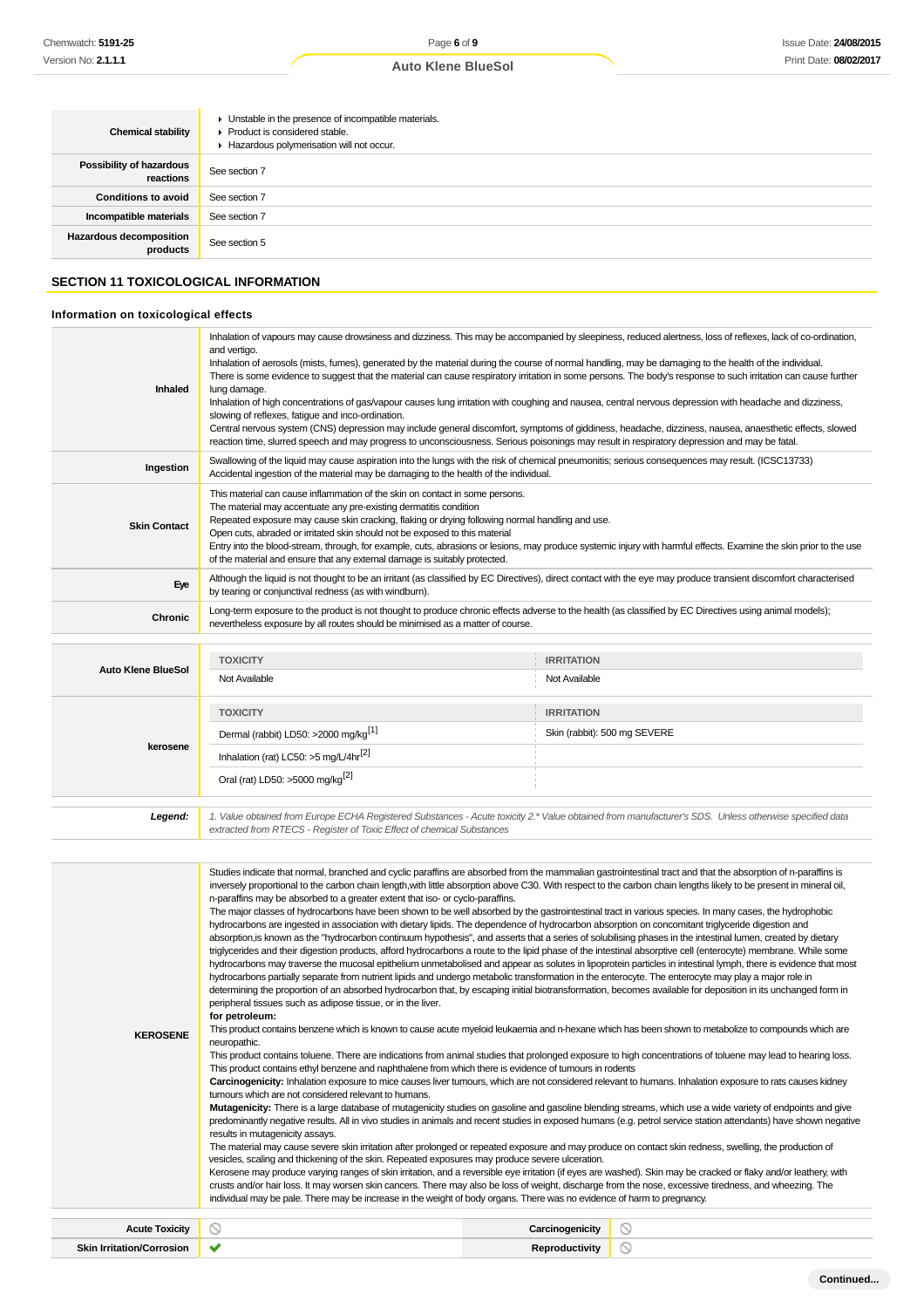| Serious Eye<br>Damage/Irritation            | <b>STOT - Single Exposure</b>   | $\circ$                                                                                                                                                   |
|---------------------------------------------|---------------------------------|-----------------------------------------------------------------------------------------------------------------------------------------------------------|
| <b>Respiratory or Skin</b><br>sensitisation | <b>STOT - Repeated Exposure</b> | $\circlearrowright$                                                                                                                                       |
| <b>Mutagenicity</b>                         | <b>Aspiration Hazard</b>        | v                                                                                                                                                         |
|                                             | Leaend:                         | $\blacktriangleright$ - Data available but does not fill the criteria for classification<br>$\blacktriangleright$ - Data available to make classification |

 $\bigcirc$  – Data Not Available to make classification

#### **SECTION 12 ECOLOGICAL INFORMATION**

#### **Toxicity**

| Ingredient           | Endpoint       | Test Duration (hr)                                                                                                                                                                                                                                                                                                                                                                       | <b>Species</b> | Value          | Source         |
|----------------------|----------------|------------------------------------------------------------------------------------------------------------------------------------------------------------------------------------------------------------------------------------------------------------------------------------------------------------------------------------------------------------------------------------------|----------------|----------------|----------------|
| <b>Not Available</b> | Not Applicable | Not Applicable                                                                                                                                                                                                                                                                                                                                                                           | Not Applicable | Not Applicable | Not Applicable |
| Legend:              |                | Extracted from 1. IUCLID Toxicity Data 2. Europe ECHA Registered Substances - Ecotoxicological Information - Aquatic Toxicity 3. EPIWIN Suite V3.12 -<br>Aquatic Toxicity Data (Estimated) 4. US EPA, Ecotox database - Aquatic Toxicity Data 5. ECETOC Aquatic Hazard Assessment Data 6. NITE (Japan) -<br>Bioconcentration Data 7. METI (Japan) - Bioconcentration Data 8. Vendor Data |                |                |                |

When spilled this product may act as a typical oil, causing a film, sheen, emulsion or sludge at or beneath the surface of the body of water. The oil film on water surface may physically affect the aquatic organisms, due to the interruption of the

oxygen transfer between the air and the water

Oils of any kind can cause:

drowning of water-fowl due to lack of buoyancy, loss of insulating capacity of feathers, starvation and vulnerability to predators due to lack of mobility

- $\blacktriangleright$  lethal effects on fish by coating gill surfaces, preventing respiration
- asphyxiation of benthic life forms when floating masses become engaged with surface debris and settle on the bottom and
- adverse aesthetic effects of fouled shoreline and beaches

In case of accidental releases on the soil, a fine film is formed on the soil, which prevents the plant respiration process and the soil particle saturation. It may cause deep water infestation. For Kerosene and Kerosene-Range Refinery Steams: log Pow 6.1; Henry's Law Constant: 8.24E + 100 atm m3/mole 25 C. Kerosene is the name for the lighter end of a group of petroleum streams known as the middle distillates. Kerosene may be obtained either from the distillation of crude oil under atmospheric pressure (straight-run kerosene) or from catalytic, thermal or steam cracking of heavier petroleum streams (cracked kerosene). The streams are complex mixtures of paraffinic, isoparaffinic, naphthenic (cycloparaffinic) and aromatic (mainly alkylbenzene) hydrocarbons ranging in carbon number from C5-25 (mainly C9-16) and boil in the range 145 to 300 C. Jet fuels are included because they are composed almost entirely of two of these streams straight run kerosene or hydrodesulfurised kerosene (CAS).

Atmospheric Fate: Kerosene may undergo oxidation by a gas-phase reaction with photochemically produced hydroxyl radicals. The expected atmospheric half-life for kerosene is 2 - 3.4 days. Terrestrial Fate: Kerosene is expected to biodegrade under both aerobic and anaerobic conditions. Some components of kerosene may display low to zero mobility. **DO NOT** discharge into sewer or waterways.

#### **Persistence and degradability**

| Ingredient | Persistence: Water/Soil               | Persistence: Air                      |  |
|------------|---------------------------------------|---------------------------------------|--|
|            | No Data available for all ingredients | No Data available for all ingredients |  |

#### **Bioaccumulative potential**

| Ingredient       | <b>Bioaccumulation</b>                |
|------------------|---------------------------------------|
|                  | No Data available for all ingredients |
| Mobility in soil |                                       |

| Ingredient | Mobility                                                |
|------------|---------------------------------------------------------|
|            | l ingredients<br>∼ו<br>$m$ inilabla to<br>$\sim$ $\sim$ |

## **SECTION 13 DISPOSAL CONSIDERATIONS**

#### **Waste treatment methods**

| Legislation addressing waste disposal requirements may differ by country, state and/or territory. Each user must refer to laws operating in their area. In some<br>areas, certain wastes must be tracked.<br>A Hierarchy of Controls seems to be common - the user should investigate:<br>$\blacktriangleright$ Reduction<br>$\triangleright$ Reuse<br>$\triangleright$ Recycling<br>• Disposal (if all else fails) |  |
|---------------------------------------------------------------------------------------------------------------------------------------------------------------------------------------------------------------------------------------------------------------------------------------------------------------------------------------------------------------------------------------------------------------------|--|
|                                                                                                                                                                                                                                                                                                                                                                                                                     |  |
|                                                                                                                                                                                                                                                                                                                                                                                                                     |  |
|                                                                                                                                                                                                                                                                                                                                                                                                                     |  |
|                                                                                                                                                                                                                                                                                                                                                                                                                     |  |
|                                                                                                                                                                                                                                                                                                                                                                                                                     |  |
| This material may be recycled if unused, or if it has not been contaminated so as to make it unsuitable for its intended use. If it has been contaminated, it may be                                                                                                                                                                                                                                                |  |
| possible to reclaim the product by filtration, distillation or some other means. Shelf life considerations should also be applied in making decisions of this type.                                                                                                                                                                                                                                                 |  |
| Note that properties of a material may change in use, and recycling or reuse may not always be appropriate.<br><b>Product / Packaging</b>                                                                                                                                                                                                                                                                           |  |
| DO NOT allow wash water from cleaning or process equipment to enter drains.<br>disposal                                                                                                                                                                                                                                                                                                                             |  |
| It may be necessary to collect all wash water for treatment before disposal.                                                                                                                                                                                                                                                                                                                                        |  |
| In all cases disposal to sewer may be subject to local laws and regulations and these should be considered first.                                                                                                                                                                                                                                                                                                   |  |
| • Where in doubt contact the responsible authority.                                                                                                                                                                                                                                                                                                                                                                 |  |
| $\blacktriangleright$ Recycle wherever possible.                                                                                                                                                                                                                                                                                                                                                                    |  |
| ► Consult manufacturer for recycling options or consult local or regional waste management authority for disposal if no suitable treatment or disposal facility<br>can be identified.                                                                                                                                                                                                                               |  |
| • Dispose of by: burial in a land-fill specifically licenced to accept chemical and / or pharmaceutical wastes or Incineration in a licenced apparatus (after<br>admixture with suitable combustible material).                                                                                                                                                                                                     |  |
| Decontaminate empty containers. Observe all label safeguards until containers are cleaned and destroyed.                                                                                                                                                                                                                                                                                                            |  |
|                                                                                                                                                                                                                                                                                                                                                                                                                     |  |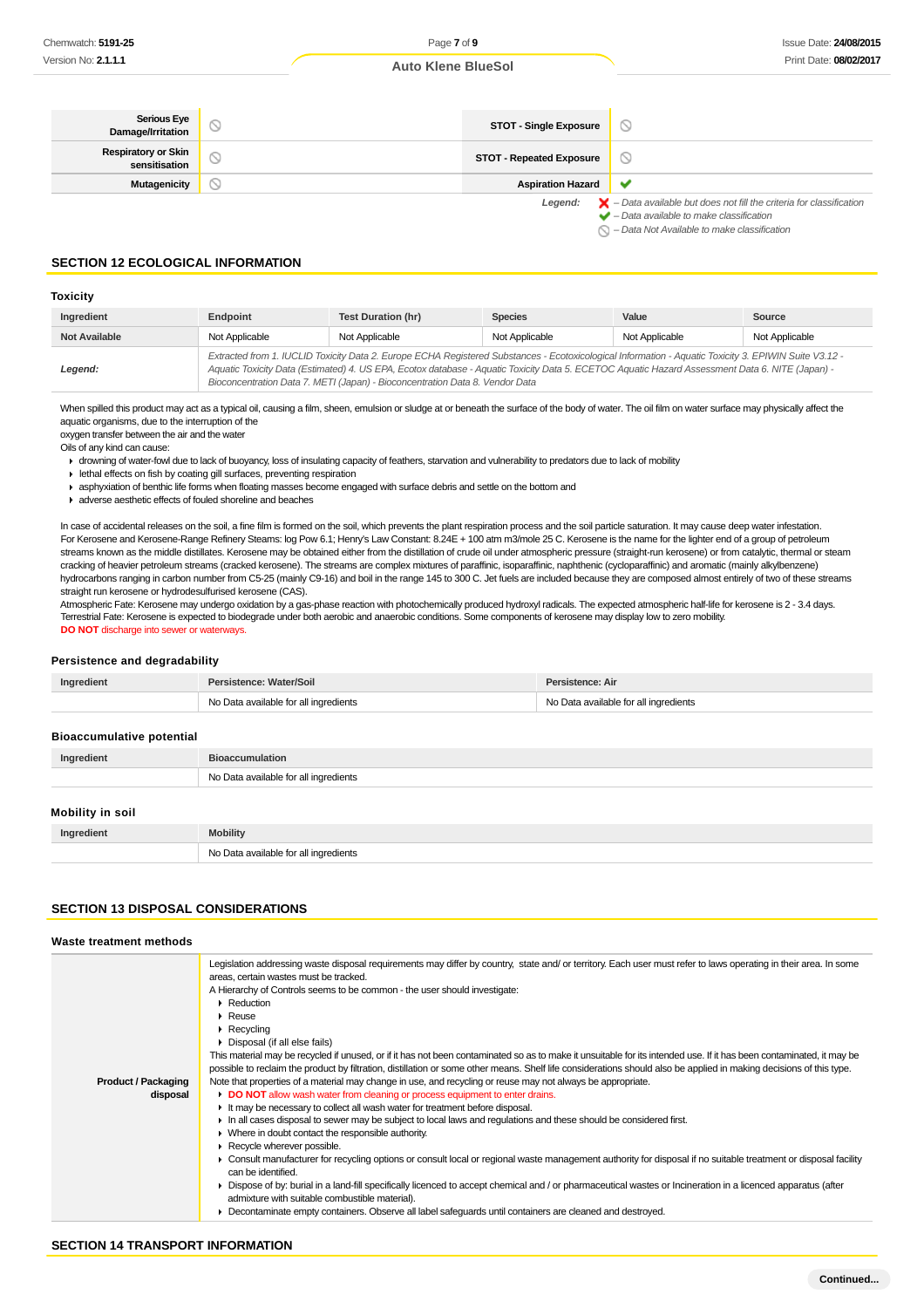| <b>Labels Required</b>          |                                                     |  |  |
|---------------------------------|-----------------------------------------------------|--|--|
|                                 |                                                     |  |  |
| <b>Marine Pollutant</b>         | <b>NO</b>                                           |  |  |
| <b>HAZCHEM</b>                  | 3Y                                                  |  |  |
| Land transport (ADG)            |                                                     |  |  |
| <b>UN number</b>                | 1223                                                |  |  |
| UN proper shipping name         | <b>KEROSENE</b>                                     |  |  |
| Transport hazard class(es)      | $\mathsf 3$<br>Class<br>Not Applicable<br>Subrisk   |  |  |
| Packing group                   | Ш                                                   |  |  |
| <b>Environmental hazard</b>     | Not Applicable                                      |  |  |
| Special precautions for user    | Special provisions<br>363<br>5L<br>Limited quantity |  |  |
| Air transport (ICAO-IATA / DGR) |                                                     |  |  |

# **UN number** 1223 **UN proper shipping name** Kerosene **Transport hazard class(es)** ICAO/IATA Class 3 ICAO / IATA Subrisk Not Applicable ERG Code 3L **Packing group** || **Environmental hazard** Not Applicable **Special precautions for user** Special provisions A324 Cargo Only Packing Instructions 366 Cargo Only Maximum Qty / Pack 220 L Passenger and Cargo Packing Instructions 355 Passenger and Cargo Maximum Qty / Pack 60 L Passenger and Cargo Limited Quantity Packing Instructions Y344 Passenger and Cargo Limited Maximum Qty / Pack 10 L

#### **Sea transport (IMDG-Code / GGVSee)**

| <b>UN number</b>             | 1223                                                                                             |  |  |
|------------------------------|--------------------------------------------------------------------------------------------------|--|--|
| UN proper shipping name      | <b>KEROSENE</b>                                                                                  |  |  |
| Transport hazard class(es)   | <b>IMDG Class</b><br>3<br><b>IMDG Subrisk</b><br>Not Applicable                                  |  |  |
| Packing group                | Ш                                                                                                |  |  |
| <b>Environmental hazard</b>  | Not Applicable                                                                                   |  |  |
| Special precautions for user | $F-E, S-E$<br><b>EMS Number</b><br>363<br>Special provisions<br><b>Limited Quantities</b><br>5 L |  |  |

### **Transport in bulk according to Annex II of MARPOL and the IBC code**

Not Applicable

# **SECTION 15 REGULATORY INFORMATION**

#### **Safety, health and environmental regulations / legislation specific for the substance or mixture**

#### **KEROSENE(8008-20-6) IS FOUND ON THE FOLLOWING REGULATORY LISTS**

Australia Exposure Standards Australia Hazardous Substances Information System - Consolidated Lists

# Australia Inventory of Chemical Substances (AICS)

International Agency for Research on Cancer (IARC) - Agents Classified by the IARC Monographs